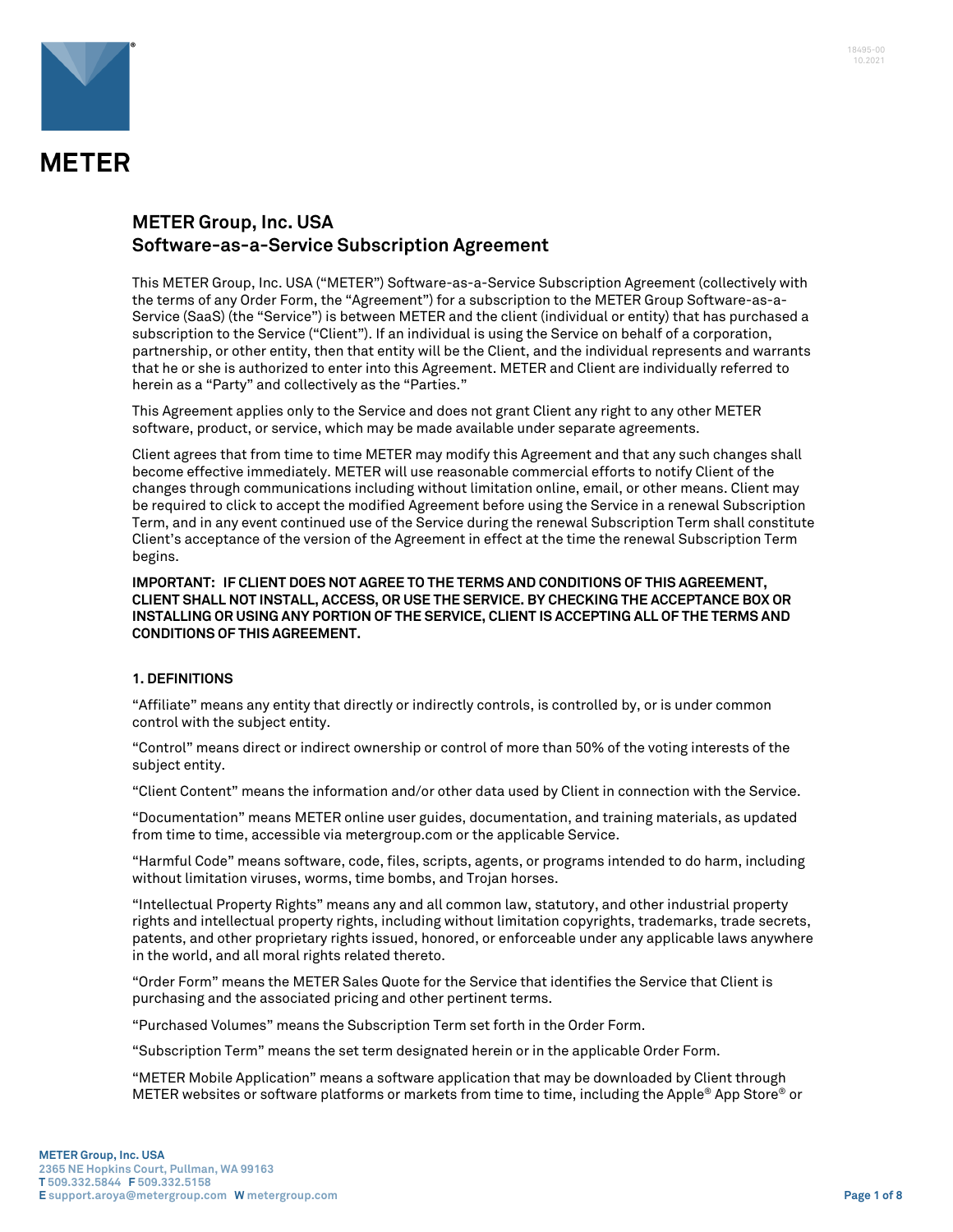



Google Play Store, and loaded onto an iPad® or other handheld device on which the then-current METER Mobile Application has been designed to and is permitted to run.

"Service" means the METER AROYA software solution made available through a SaaS platform (and a downloaded METER Mobile Application) together with any additional features, functionality or updates developed by METER that augment or enhance such solution and provided as part of the service, and the documentation, support, and related products made available by METER subject to this Agreement.

"Users" means the individuals who are authorized by Client to access and use the Service.

#### **2. METER SERVICE SUBSCRIPTION**

**2.1 Provision of the Service.** The Service is provided by METER as an online service on a subscription basis for a set term designated herein or in the applicable Order Form (each, a "Subscription Term").

**2.2 License to Use the Service.** METER shall retain all right, title, and interest in and to the Service. Subject to the terms of this Agreement (including without limitation any restrictions and limitations designated in the applicable Order Form), and conditioned on Client's and Users' compliance therewith, METER hereby grants Client a limited, revocable, nonexclusive, nontransferable, nonassignable, nonsublicensable right to access and use the Service solely for its own internal business operations purposes during the Subscription Term. Client may access the Service either via the domains that allow Client and its permitted users to access the Service from the supported browsers, including metergroup.com or aroya.io, or a METER Mobile Application. Except as provided in this Agreement, METER reserves all right, title, and interest in and to the Service, including without limitation all related Intellectual Property Rights, and the license granted to Client does not convey any rights in the Service, express or implied, or ownership in the Service or any Intellectual Property rights thereto. Any rights not expressly granted herein are reserved by METER and its licensors.

**2.3 Restrictions.** Client shall not (and Client shall direct any and all Users to not), directly or indirectly,

- 1) modify, copy, or create any derivative works based on the Service;
- 2) license, sublicense, sell, resell, rent, lease, transfer, assign, distribute, time share, offer the Service in any form of service bureau, outsource, or otherwise make the Service available to any third party;
- 3) frame, scrape, or mirror any content forming part of the Service, other than on Client's own intranet for Client's internal business operations purposes as permitted under this Agreement;
- 4) use the Service to store or transmit infringing, libelous, or otherwise unlawful or tortious material or to store or transmit material in violation of any third-party privacy right;
- 5) use the Service to store or transmit Harmful Code;
- 6) interfere with or disrupt the integrity or performance of the Service;
- 7) attempt to gain unauthorized access to the Service or its related systems or networks;
- 8) permit direct or indirect access to or use of the Service in a way that circumvents a contractual usage limit under this Agreement;
- 9) reverse engineer or decompile any portion of the Service, including without limitation any software utilized by METER in the provision of the Service;
- 10) access the Service in order to build any commercially available or competing service or product or otherwise commercially exploit the Service; or
- 11) copy any features, functions, integrations, interfaces, or graphics of the Service or any related software.

#### **3. USE OF METER SERVICE**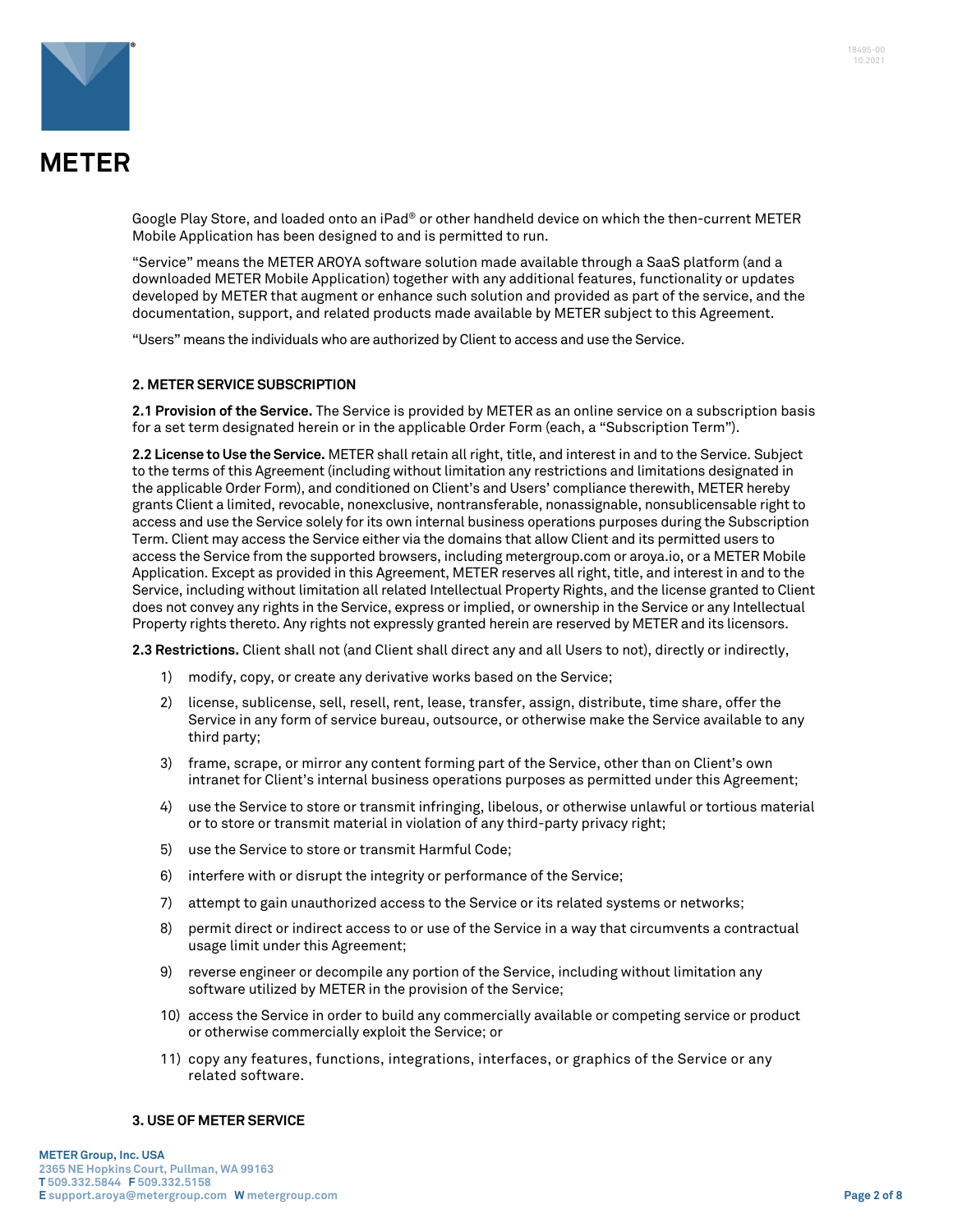

**3.1 Purchase Volumes.** The Service is provided to Client according to the Purchased Volumes and any other limitations set forth in the Order Form. Client shall limit use of and access to the Service to the Purchased Volumes in the Order Form or any amendment thereto as provided for in Section 10.2 herein. Client may increase the Purchased Volumes at any time during the term of the Agreement. If Client is unable to comply with the applicable Purchased Volumes, Client will execute an Order Form for additional quantities promptly upon request from METER.

**3.2 Client Responsibilities and Client Content.** Client will use the Service solely for its internal business operations purposes and not for the benefit of any third party. Client shall

- 1) be responsible for Client's and Users' compliance with this Agreement;
- 2) be responsible for the accuracy, quality, appropriateness, and legality of any Client and User data or other business information ("Client Content") used in the Service;
- 3) prevent unauthorized access to or use of the Service, and notify the METER promptly of any such unauthorized access or use; and
- 4) use the Service only in accordance with the terms of this Agreement and in compliance with all applicable laws and regulations. Client grants METER a worldwide, perpetual, nonexclusive, royaltyfree, fully paid-up, assignable, transferable, sublicensable right and license to host, store, transfer, display, perform, reproduce, modify, and distribute Client Content, in whole or in part, in any media formats and through any media channels (now known or hereafter developed) for the sole purpose of providing the Service to Client and addressing any service or technical problems.

**3.3 METER Responsibilities.** METER shall implement commercially reasonable technical and organizational measures designed to secure availability, confidentiality, and integrity with respect to the Service and other Client Content. The service will be available for access 99.7% of the time measured on a monthly basis. If METER fails to provide this for three consecutive months, the client will be credited 50% of their threemonth invoice. However, Client acknowledges and agrees that the Service is provided on an "as-is" and "asavailable" basis. The Service may be subject to limitations, delays, and other problems including without limitation those inherent in the use of SaaS, cloud computing, internet, and electronic communications. METER shall not be responsible for any delays, delivery failures, or other damage resulting from such problems. METER shall retain the right to collect usage and other statistics from the Service to be used to monitor compliance with applicable usage limits and for diagnostic, operational, performance, and product improvement purposes. METER may, at its discretion and for any purpose, use, modify, and incorporate into the Service any feedback, comments, or suggestions Client or Users provide to METER without any obligation to Client or Users. METER may compile and use information regarding Client's use of the Service on an anonymized basis for data analysis and Service improvement or optimization purposes.

### **4. FEES AND PAYMENT**

**4.1 Fees. Client must pay all fees specified in all Order Forms.** Except as otherwise stated in an Order Form, all fees are quoted and payable in US dollars and are based on the Service rights acquired and not actual usage. Except as otherwise stated in an Order Form or as provided herein, payments must be made on a monthly basis in advance.

**4.2 Noncancelable and nonrefundable.** All payment obligations under any and all Order Forms are noncancelable, and all payments made are nonrefundable. The license rights for the usage quantities set forth on any respective Order Form cannot be decreased during the Initial Term.

**4.3 Invoicing and Payment.** Fees for the Service will be invoiced in accordance with the relevant Order Form. The first month's subscription fees, as specified in each Order Form, are due and payable upon Client's execution of such Order Form. All other fees due hereunder will be due and payable within thirty (30) days of invoice date. Client will provide METER with complete and accurate billing and contact information.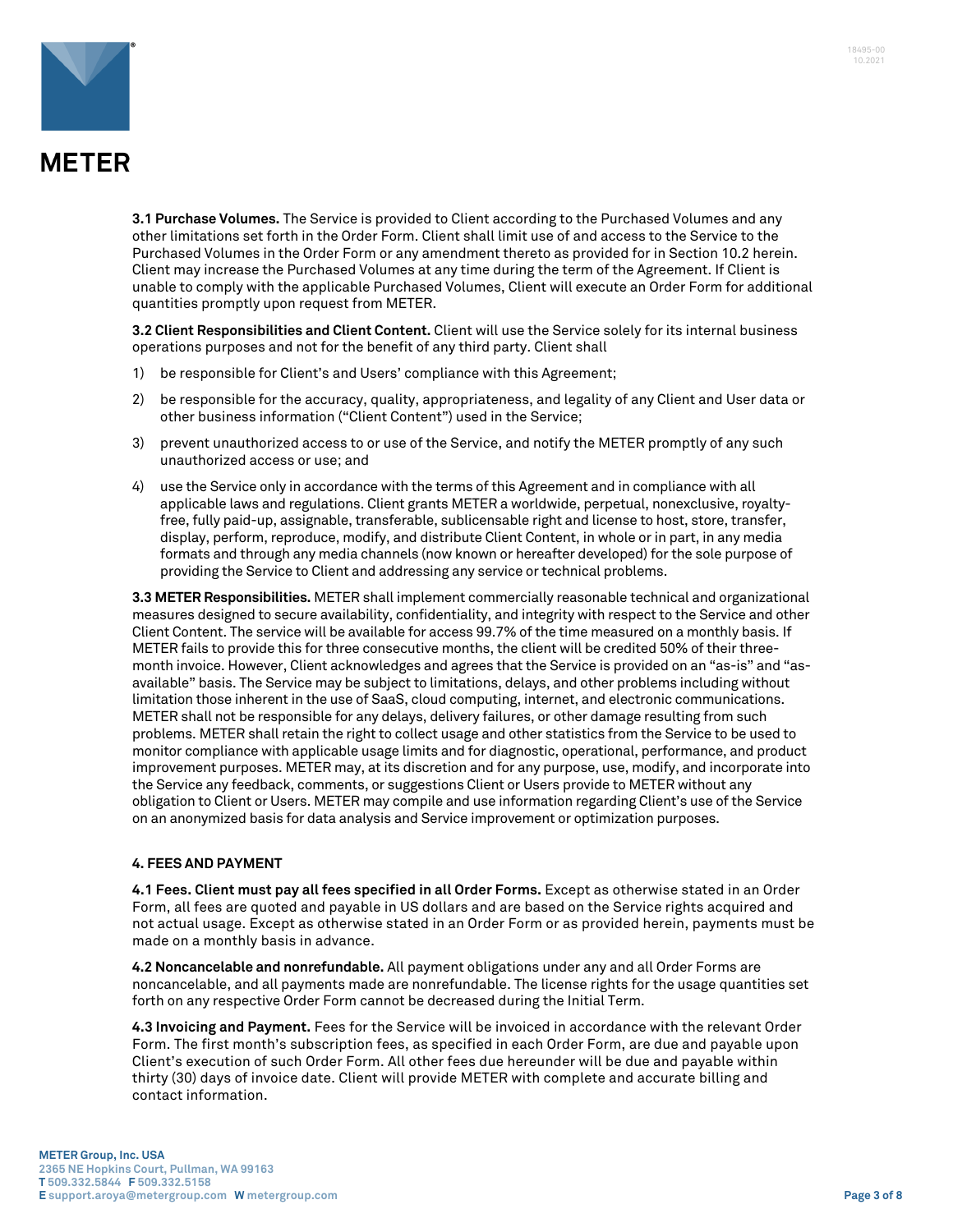



**4.4 Overdue Payments.** Any payment not received from Client by the due date may accrue (except with respect to charges then under reasonable and good faith dispute), at METER discretion, late charges at the rate of 1.5% of the outstanding balance per month, or the maximum rate permitted by law, whichever is lower, from the date such payment was due until the date paid.

**4.5 Nonpayment and Suspension of Service.** If Client's account is more than thirty (30) days past due (except with respect to charges subject to a reasonable and good faith dispute), in addition to any other rights or remedies it may have under this Agreement or by law, METER reserves the right to suspend the Service upon thirty (30) days written notice, without liability to Client, until such amounts are paid in full.

**4.6 Taxes.** METER fees do not include any direct or indirect local, state, federal, or foreign taxes, levies, duties, or similar governmental assessments of any nature, including without limitation value-added, excise, use, or withholding taxes (collectively, "Taxes"). Client is responsible for paying all Taxes associated with its purchases hereunder, this Agreement, and the Service. If METER has a legal obligation to pay or collect Taxes for which Client is responsible under this section, the appropriate amount will be invoiced to and paid by Client, unless Client provides METER with a valid tax exemption certificate authorized by the appropriate taxing authority.

### **5. CONFIDENTIALITY**

**5.1 Definition of Confidential Information.** "Confidential Information" means all information disclosed by a party ("Disclosing Party") to the other party ("Receiving Party"), whether orally or in writing, in connection with this Service, that is designated as confidential or that reasonably should be understood by the Receiving Party to be confidential given the nature of the information and the circumstances of disclosure. METER Confidential Information includes the Service and its documentation. Confidential Information of each party includes software, code, business, and marketing plans, financial information, technology and technical information, inventions, know-hows, product plans and designs, and business processes disclosed by such party. However, Confidential Information does not include any information that (1) is or becomes generally known to the public without breach of any obligation owed to the Disclosing Party; (2) was known to the Receiving Party prior to its disclosure by the Disclosing Party without breach of any obligation owed to the Disclosing Party; (3) is received from a third party without breach of any obligation owed to the Disclosing Party; or (4) was independently developed by the Receiving Party.

**5.2 Protection of Confidential Information.** The Receiving Party will (1) use the same degree of care that it uses to protect the confidentiality of its own confidential information of like kind (but not less than reasonable care) and (2) not to use any Confidential Information of the Disclosing Party for any purpose outside the scope of this Agreement, except as otherwise authorized by the Disclosing Party in writing, to limit access to Confidential Information of the Disclosing Party to those of its and its Affiliates' employees and contractors who need that access for purposes consistent with this Agreement and who have signed confidentiality agreements with the Receiving Party containing protections no less protective than those herein.

**5.3 Compelled Disclosure.** The Receiving Party may disclose Confidential Information of the Disclosing Party to the extent compelled by law to do so, provided the Receiving Party gives the Disclosing Party prior written notice of the compelled disclosure (to the extent legally permitted) and reasonable assistance, at the Disclosing Party's cost, if the Disclosing Party wishes to contest the disclosure. If the Receiving Party is compelled by law to disclose the Disclosing Party's Confidential Information as part of a civil proceeding to which the Disclosing Party is a party, and the Disclosing Party is not contesting the disclosure, the Disclosing Party shall reimburse the Receiving Party for its reasonable cost of compiling and providing secure access to that Confidential Information.

**5.4 No Intellectual Property Rights. THE RECEIVING PARTY ACQUIRES NO INTELLECTUAL PROPERTY RIGHTS FROM THE DISCLOSING PARTY UNDER THIS AGREEMENT**, except for the restricted right to use Disclosing Party's Confidential Information for the express, limited purposes described above.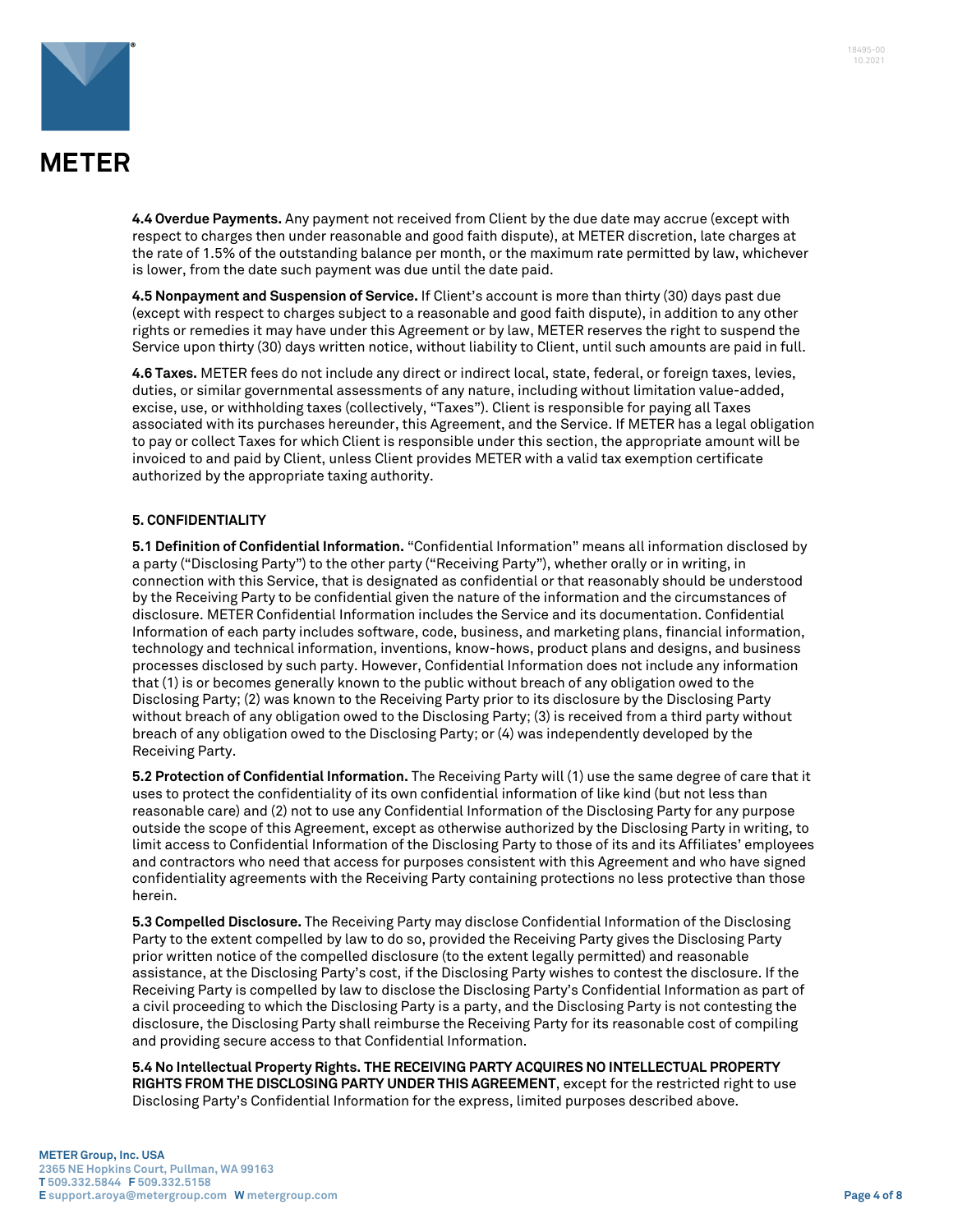

#### **6. LIMITATION OF LIABILITY**

**6.1 METER PROVIDES THE SERVICE "AS IS," "WITH ALL FAULTS," AND "AS AVAILABLE." TO THE MAXIMUM EXTENT PERMITTED BY APPLICABLE LAW, METER MAKES NO (AND SPECIFICALLY DISCLAIMS ALL) REPRESENTATIONS AND WARRANTIES OF ANY KIND, WHETHER EXPRESS, IMPLIED, STATUTORY, OR OTHERWISE, INCLUDING, WITHOUT LIMITATION, ANY WARRANTY THAT THE SERVICE WILL BE UNINTERRUPTED, ERROR-FREE, OR FREE OF HARMFUL COMPONENTS; THAT THE CLIENT CONTENT OR ANY OTHER DATA WILL BE SECURE OR NOT OTHERWISE LOST OR DAMAGED; OR ANY WARRANTY (WHETHER EXPRESS, IMPLIED, OR STATUTORY) OF MERCHANTABILITY, SATISFACTORY QUALITY, FITNESS FOR A PARTICULAR PURPOSE OR NONINFRINGEMENT, AND ANY WARRANTY ARISING OUT OF ANY COURSE OF PERFORMANCE, COURSE OF DEALING, OR USAGE OF TRADE. IN THE EVENT THAT A JURISDICTION DOES NOT ALLOW THE FOREGOING EXCLUSIONS, SUCH EXCLUSIONS WILL NOT APPLY SOLELY TO THE EXTENT PROHIBITED BY APPLICABLE LAW. THE LIMITED WARRANTIES PROVIDED HEREIN ARE THE SOLE AND EXCLUSIVE WARRANTIES PROVIDED TO CLIENT IN CONNECTION WITH THE PROVISION OF THE SERVICE.** 

**6.2 IN NO EVENT SHALL METER'S LIABILITY FOR ANY CLAIM ARISING OUT OF OR RELATING TO THE SERVICE, ANY RELATED SOFTWARE, AND/OR THIS AGREEMENT (INCLUDING WITHOUT LIMITATION ANY ORDER FORM) EXCEED THE TOTAL AMOUNT PAID BY CLIENT TO METER TO USE THE SERVICE DURING THE SIX (6) MONTHS PRIOR TO THE DATE OF THE CLAIM. IN NO EVENT SHALL METER BE LIABLE FOR ANY INDIRECT, PUNITIVE, SPECIAL, EXEMPLARY, INCIDENTAL, CONSEQUENTIAL, OR OTHER DAMAGES OR COSTS OF ANY TYPE OR KIND (INCLUDING WITHOUT LIMITATION LOSS OF DATA, REVENUE, PROFITS, GOODWILL, USE OR ANY OTHER ECONOMIC ADVANTAGE OR BENEFIT) ARISING OUT OF, OR IN ANY WAY CONNECTED WITH THE SERVICE AND/OR THIS AGREEMENT (INCLUDING WITHOUT LIMITATION ANY ORDER FORM), INCLUDING BUT NOT LIMITED TO THE USE OR INABILITY TO USE THE SERVICE AND/OR ANY INTERRUPTION, INACCURACY, ERROR, OR OMISSION. THIS LIMITATION OF LIABILITY SECTION APPLIES WHETHER THE ALLEGED LIABILITY IS BASED ON CONTRACT, TORT, NEGLIGENCE, STRICT LIABILITY, OR ANY OTHER CLAIM OR BASIS.** 

#### **7. MUTUAL INDEMNIFICATION**

**7.1 Indemnification by METER.** METER will defend, indemnify, and hold Client harmless against any loss, damage, or costs (including reasonable attorneys' fees) in connection with claims, demands, suits, or proceedings ("Claims") made or brought against Client by a third party alleging that the use of the Service as contemplated hereunder infringes a US copyright issued as of the effective date provided, however, that Client (1) promptly gives written notice of the Claim to METER; (2) gives METER sole control of the defense and settlement of the Claim (provided that METER may not settle any Claim unless it releases Client of all liability); and (3) provides to METER, at METER'S cost, all reasonable assistance.

METER will not be required to indemnify Client in the event of (1) modification of the Service by Client or any violation by Client or any Users of the obligations under this Agreement; (2) use of the Service in a manner inconsistent with the documentation; (3) use of the Service in combination with any other product or the Service not provided by METER; or (4) use of the Service in a manner not otherwise contemplated by this Agreement. If Client is enjoined from using the Service or METER reasonably believe it will be enjoined, METER will have the right, in its sole discretion, to obtain for Client the right to continue use of the Service or to replace or modify the Service so that it is no longer infringing. If neither of the foregoing options is reasonably available to METER, then use of the Service may be terminated in METER's sole discretion and METER's sole obligation and liability will be to refund any prepaid, but unused, subscription fees paid by Client for the Service.

**7.2 Indemnification by Client.** Client shall defend, indemnify, and hold METER harmless from any Claims made or brought by a third party based upon (1) a breach of this Agreement by Client, its employees, and Users resulting in the unauthorized disclosure of Confidential Information; (2) allegations that the Client data or business information infringes the rights of, or has caused harm to, a third party; or (3) in connection with a claim arising from use of the Service in breach of this Agreement by Client or Users provided,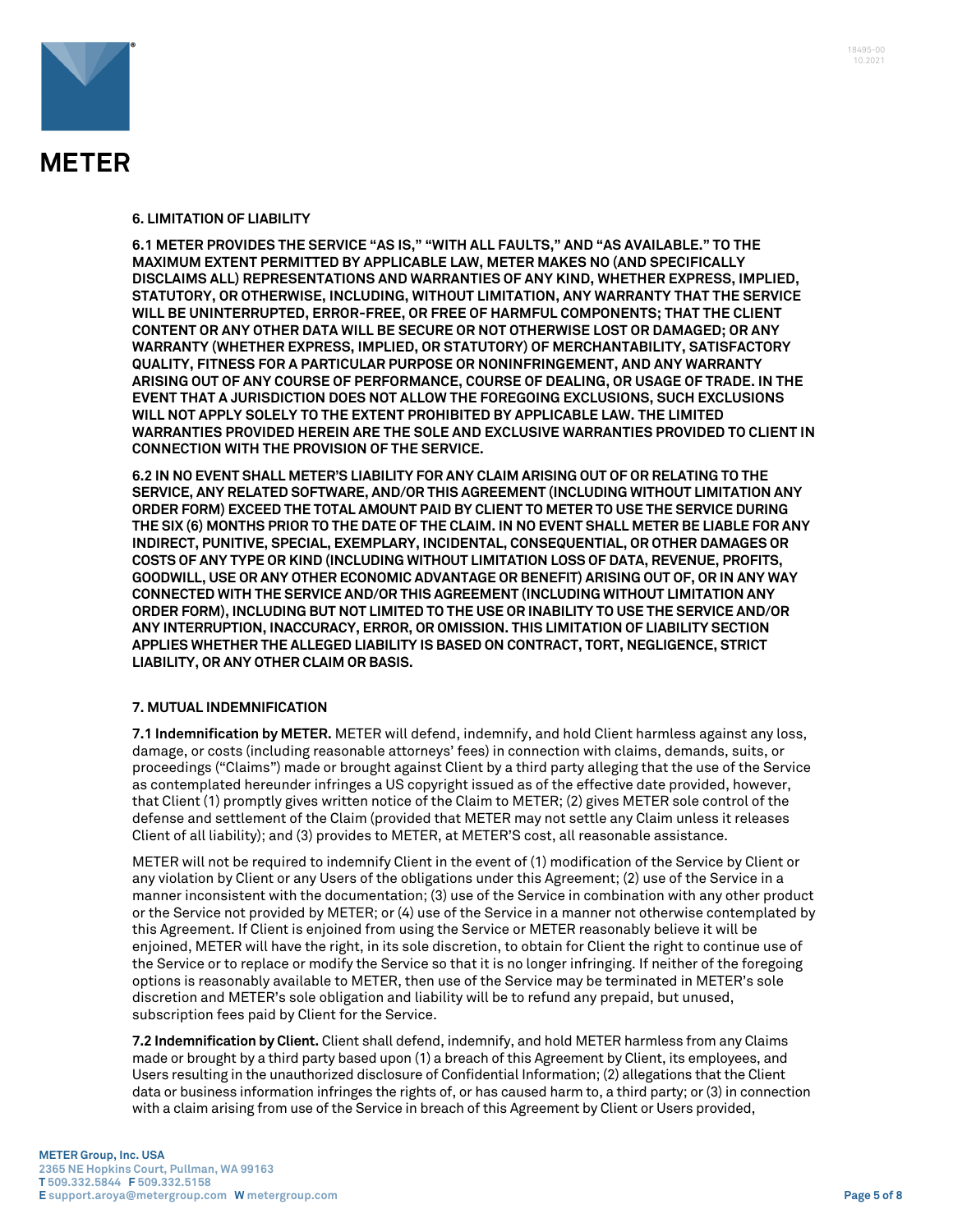

however, that METER (a) promptly gives written notice of the Claim to Client; (b) gives Client sole control of the defense and settlement of the Claim (provided that Client may not settle any Claim unless it unconditionally releases METER of all liability); and (c) provides to Client, at Client cost, all reasonable assistance.

### **8. METER AUDIT RIGHTS**

Upon written request, Client shall furnish to METER a signed certification certifying that Client and Users are using the Service pursuant to the terms of this Agreement and the applicable Order Form. With reasonable prior notice of at least ten (10) days, METER may audit Client's use of the Services. Without due cause shown, all such audits shall be conducted during regular business hours and no more frequently than twice in any twelve (12) month period and in a manner that does not unreasonably interfere with Client's business operations. Client shall make available all such books, records, equipment, information, and personnel and shall provide all such cooperation and assistance as may reasonably be requested by or on behalf of METER with respect to such audit. Client shall be responsible for such audit costs and any additional fees only in the event the audit reveals that Client's use of the Services exceeded any of Purchased Volumes.

### **9. TERM, SUSPENSION AND TERMINATION**

**9.1 Term.** This Agreement will commence on the effective date and continue for a period of twelve (12) months (the "Initial Term") and **will automatically renew at the end of the Initial Term (or any renewal term) for a period of twelve (12) months (each, a "Renewal Term" and, together with the Initial Term, the "Term") unless either party provides written notice to the other of nonrenewal at least ninety (90) days before the end of any term.** Any such renewal will be at the list price for the Service in effect at the time of such renewal.

**9.2 Suspension.** METER may suspend Client's right to access or use any portion or all of the Services immediately upon notice to Client if METER in its sole discretion determines that Client and/or its User's use of the Services: (1) poses a security risk to the Services or any third party; (2) may adversely impact the Services or the systems or the data of any other client; (3) may subject METER, its Affiliates, employees, officers, directors, contractors, other representatives, or any third party to liability; (4) may be fraudulent or illegal; or (5) is in breach of this Agreement, including without limitation if Client is delinquent on its payment obligations for more than thirty (30) days. If METER suspends Client's right to access or use any portion or all of the Services in accordance with this provision, Client shall remain responsible for all fees and charges. METER shall have no liability for any damage, liabilities, losses or any other consequences that Client may incur as a result of a suspension.

**9.3 Termination.** Either party may terminate this Agreement (1) upon thirty (30) days prior written notice to the other party of a material breach by the other party if such breach remains uncured at the expiration of such notice period or (2) immediately in the event the other party becomes the subject of a petition in bankruptcy or any other proceeding relating to insolvency, receivership, liquidation, or assignment for the benefit of creditors.

**9.4 Effect of Termination.** Upon any termination of this Agreement, Client must, as of the date of such termination, immediately cease accessing or otherwise utilizing the Service and METER Confidential Information. Termination for any reason will not relieve Client of the obligation to pay any fees accrued or due and payable to METER prior to the effective date of termination. Upon termination for cause by METER, all future amounts due under all Order Forms will be accelerated and become due and payable immediately.

**9.5 Data Retention.** Upon the termination of the Service, Client Content may be preserved for one hundred and eighty (180) days (the "Retention Period"). After the Retention Period, the Client Content may be permanently deleted from METER's server and will be irrecoverable by the Client. After the Retention Period, METER makes no representations or warranties as to the preservation or integrity of Client data. Client hereby agrees that METER shall have no obligation to retain Client data after the Retention Period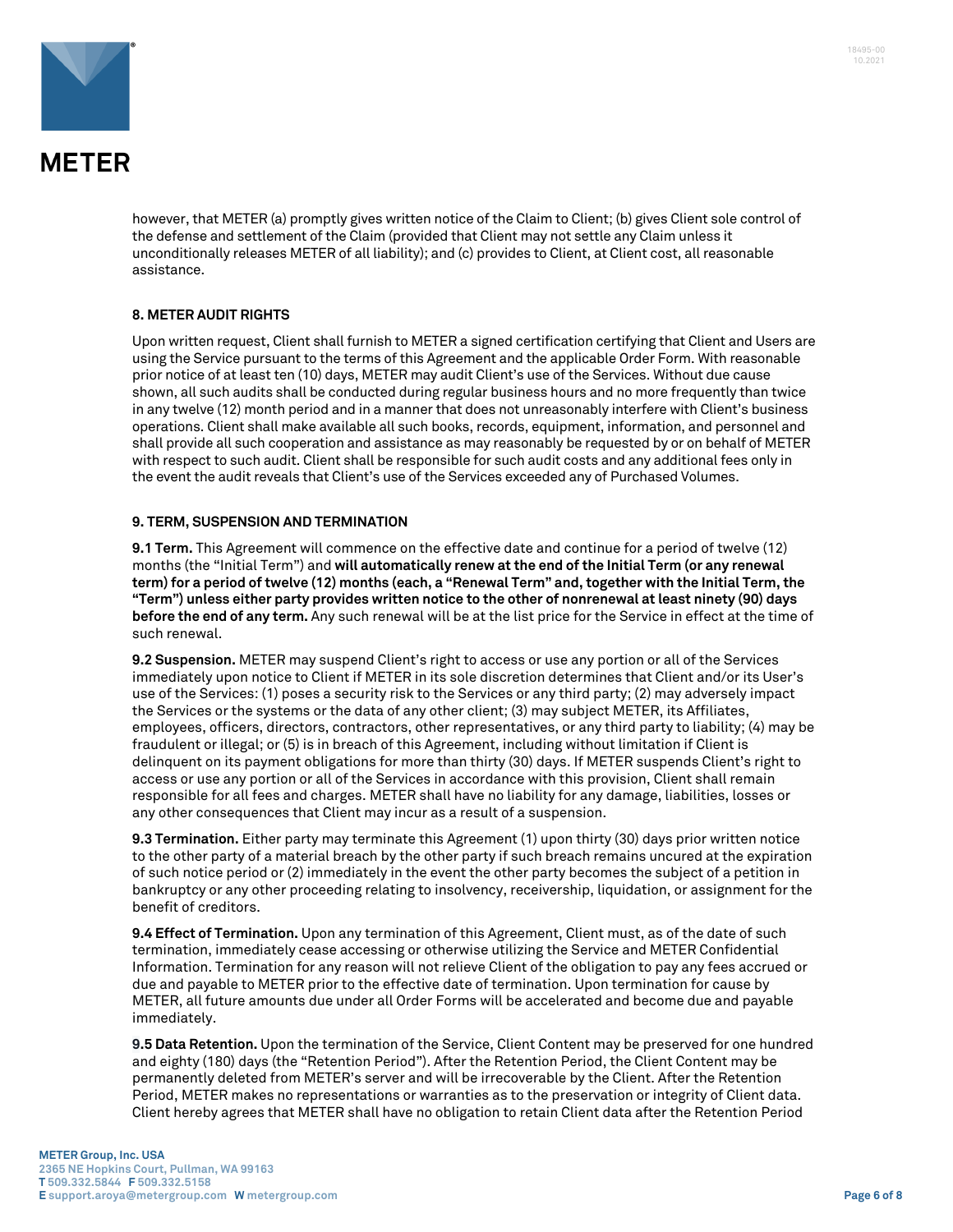

unless otherwise prohibited by law. If Client purchases a new Subscription Term prior to the end of the Retention Period, Client data shall remain available to Client.

#### **10. GENERAL PROVISIONS**

**10.1 Export Compliance.** The Services and other technology METER makes available and derivatives thereof may be subject to export laws and regulations of the United States and other jurisdictions. Each party represents that it is not named on any US government denied-party list. Client shall not permit Users to access or use the Service in a US-embargoed country (currently Cuba, Iran, North Korea, Sudan, or Syria) or in violation of any US export law or regulation.

**10.2 Entire Agreement.** This Agreement and the Order Form(s) constitute the entire agreement between Client and METER regarding the Service and supersedes all prior and contemporaneous agreements, proposals or representations, written or oral, concerning its subject matter. No modification, amendment or waiver of any provision of this Agreement will be effective unless in writing and signed by the party against whom the modification, amendment or waiver is to be asserted. No provision of any purchase order or other document of Client, including without limitation any electronic invoicing portals or vendor registration processes, will supersede the terms and conditions of this Agreement, and any such document relating to this Agreement shall be for administrative purposes only and shall have no legal effect notwithstanding any provision to the contrary in any such other document.

**10.3 Assignment.** Neither party may assign any of its rights or obligations hereunder, whether by operation of law or otherwise, without the other party's prior written consent (not to be unreasonably withheld) provided, however, either party may assign this Agreement in its entirety (including without limitation all Order Forms), without the other party's consent to its Affiliate or in connection with a merger, acquisition, corporate reorganization, or sale of all or substantially all of its assets or stock. Notwithstanding the foregoing, if a party is acquired by, sells substantially all of its assets or stock to, or undergoes a change of control in favor of a direct competitor of the other party, then such other party may terminate this Agreement upon written notice. In the event of such a termination, METER will refund to Client any prepaid fees covering the remainder of the term of all subscriptions. Subject to the foregoing, this Agreement will bind and inure to the benefit of the parties, their respective successors, and permitted assigns.

**10.4 Relationship of the Parties.** The parties are independent contractors. This Agreement does not create any partnership, franchise, joint venture, agency, fiduciary, or employment relationship between the parties.

**10.5 Waiver.** No failure or delay by either party in exercising any right under this Agreement will constitute a waiver of that right.

**10.6 Severability.** If any provision of this Agreement is held by a court of competent jurisdiction to be contrary to law, the provision will be deemed null and void, and the remaining provisions of this Agreement will remain in effect.

**10.7 Force Majeure.** Neither party will be liable for any failure or delay in performance under this Agreement (other than for delay in the payment of money due and payable hereunder) for causes beyond that party's reasonable control and occurring without that party's fault or negligence, including without limitation acts of God, acts of government, flood, fire, civil unrest, acts of terror, strikes or other labor problems, and cyberattacks, such as threats or attacks through the internet or internet provider, telecommunications, or hosting facility. Dates by which performance obligations are scheduled to be met will be extended for a period of time equal to the time lost due to any delay so caused.

**10.8 Choice of Law and Jurisdiction.** Excluding conflict of laws rules, this Agreement shall be governed by and construed under the laws of the State of Washington. All disputes arising out of or in relation to this Agreement shall be submitted to the exclusive jurisdiction of the state and federal courts located in Seattle, WA. Nothing in this section shall restrict METER's right to bring an action (including without limitation a motion for injunctive relief) against Client in the jurisdiction where Client's place of business